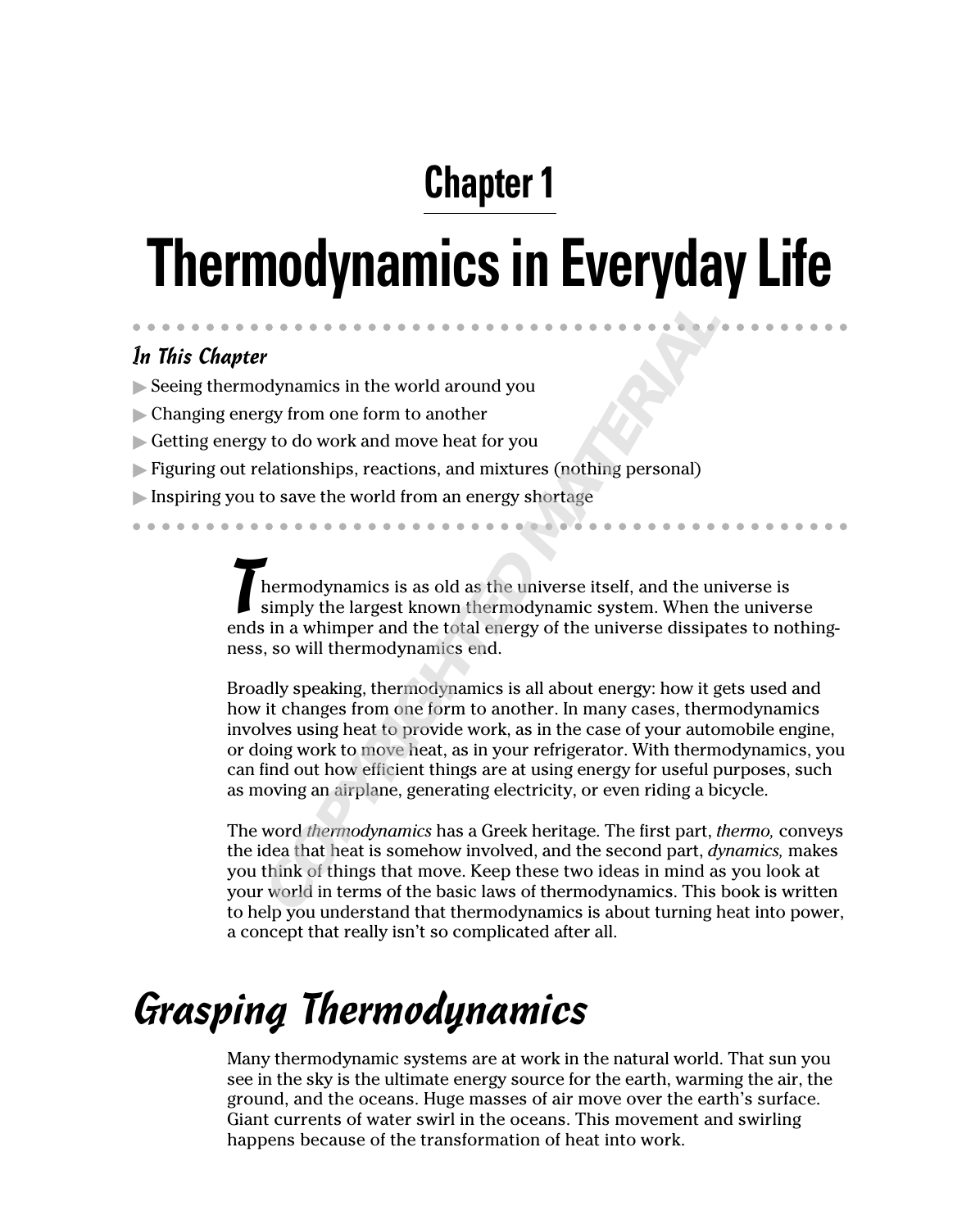Energy takes many different forms — it can't be created or destroyed, but it can change form. This statement is one of the fundamental laws of thermodynamics. Consider how energy changes form in storm clouds:

- $\triangleright$  Storm clouds have motion within them.
- $\triangleright$  Motion between moisture droplets in clouds rubbing against each other creates friction.
- $\triangleright$  Friction causes a buildup of static charge.
- $\blacktriangleright$  When the charge becomes high enough, the clouds produce lightning.
- This electrical surge of energy can then start a fire on the ground, and before you know it, you have a combustion problem on your hands.

Not only does energy change form, but *matter* (that is, a material or substance) also changes form in many thermodynamic systems. Storm clouds are formed by water evaporating into the air. As the water vapor reaches the colder parts of the atmosphere, it condenses to form clouds. Eventually, the amount of moisture the clouds contain becomes great enough to collect into droplets and form liquid water again, so it rains.

One thing people have observed about energy is that it flows in a preferred direction. This observation is another fundamental law of thermodynamics. Heat flows from a hot object to a cold object. Wind blows from a region of high pressure to a region of low pressure. Some forms of energy are developed by forces of nature. Air bubbles move upwards in water against gravity because buoyancy forces them to rise. Water droplets fall in the atmosphere because the force of gravity pulls them toward the ground.

Another brilliant observation about energy is that if you have absolutely no energy at all, you have no temperature. The concept of absolute zero temperature is a fundamental law of thermodynamics.

I cover the changing forms of energy and matter and the fundamental laws that govern how these changes work in Part I.

# Examining Energy's Changing Forms

Many clever people have observed the fundamental laws of thermodynamics in natural systems and applied them to create some wonderful ways of doing work by harnessing energy. Heat is used to generate steam or heat up air that moves a piston in a cylinder or spins a turbine. This movement is used to turn a shaft that can operate a lawn mower; move a car, a truck, a locomotive, or a ship; turn an electric generator; or propel an airplane.

Other clever people have used thermodynamic principles to use work to move heat from one place to another. Refrigerators and heat pumps remove heat from one location to produce a desirable cooling or heating effect. The work required for this cooling shows up on your electric bill every month.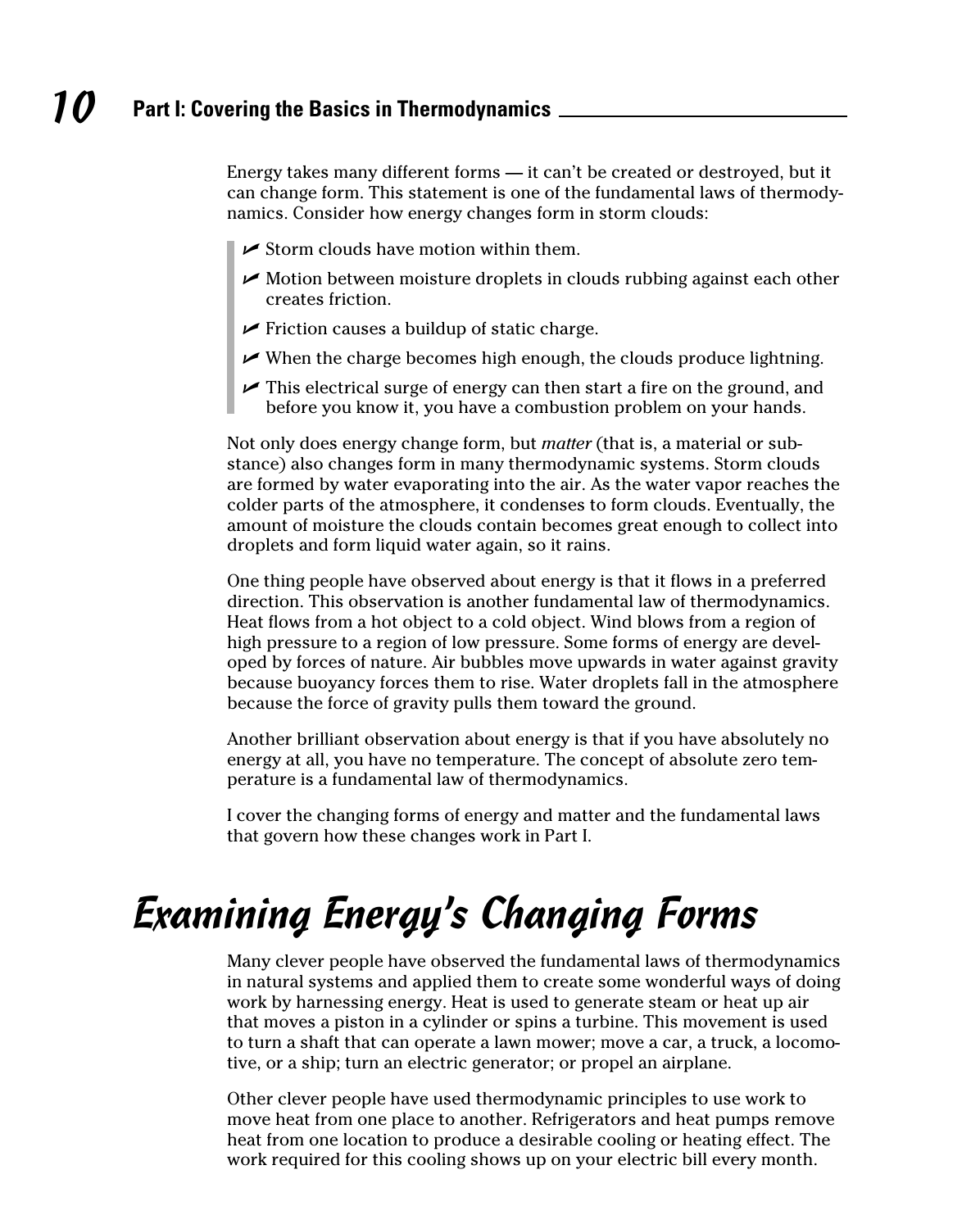In Part II, I show you how the fundamental laws of thermodynamics can tell you how much heat you need to provide to produce work that can be used to move a car, fly an airplane, or turn an electric generator. You can also use the laws of thermodynamics to find out how efficient something is at using energy.

Energy is the basis of every thermodynamic process. When you use energy to do something, it changes form along the way. When you start your car, the battery causes the starter to turn. The battery is a big, heavy box of chemical energy. The battery's job is to change chemical energy into electrical energy. An electric motor rotates (a form of kinetic energy) the engine, and the spark plugs fire. These sparks ignite fuel via a combustion process wherein the chemical energy from gasoline is turned into a form of thermal energy called internal energy. In the few seconds it takes to start your car, energy changes from chemical to electrical to kinetic to thermal or internal energy.

### Kinetic energy

A car battery provides electricity to operate your starter. As the motor turns, the electrical energy is converted into a form of mechanical energy called *kinetic energy.* Kinetic energy involves moving a mass so that it has velocity. The mass doesn't have to be very large to have kinetic energy — even electrons have kinetic energy — but the mass has to be moving. Before you start the car, nothing in the engine is moving so it has no kinetic energy. After the engine is started, it has kinetic energy because of its moving pistons and rotating shafts. If the car is parked while the engine is running, the car as a "system" has no kinetic energy until the engine makes the car move.

### Potential energy

If you drive your car up a hill and park it there, you change the kinetic energy of the car into another form of energy called *potential energy.* Potential energy is only available with gravity. You must have a mass located at an elevation above some ground state. Potential energy gets its name from its potential to be converted into kinetic energy. You see this conversion process when you park on a hill and forget to apply the parking brake. Potential energy changes back into kinetic energy as your car rolls down the hill.

## Internal energy

When you apply the brakes to stop your car, you make energy change form again. You know the car has kinetic energy because it's moving. Stopping the car changes all this kinetic energy into heat. Brake pads squeeze onto steel disks or steel drums, creating friction. Friction generates heat — sometimes a lot of heat. When materials heat up, another form of energy called *internal energy* increases. Have you ever smelled a burning odor while driving down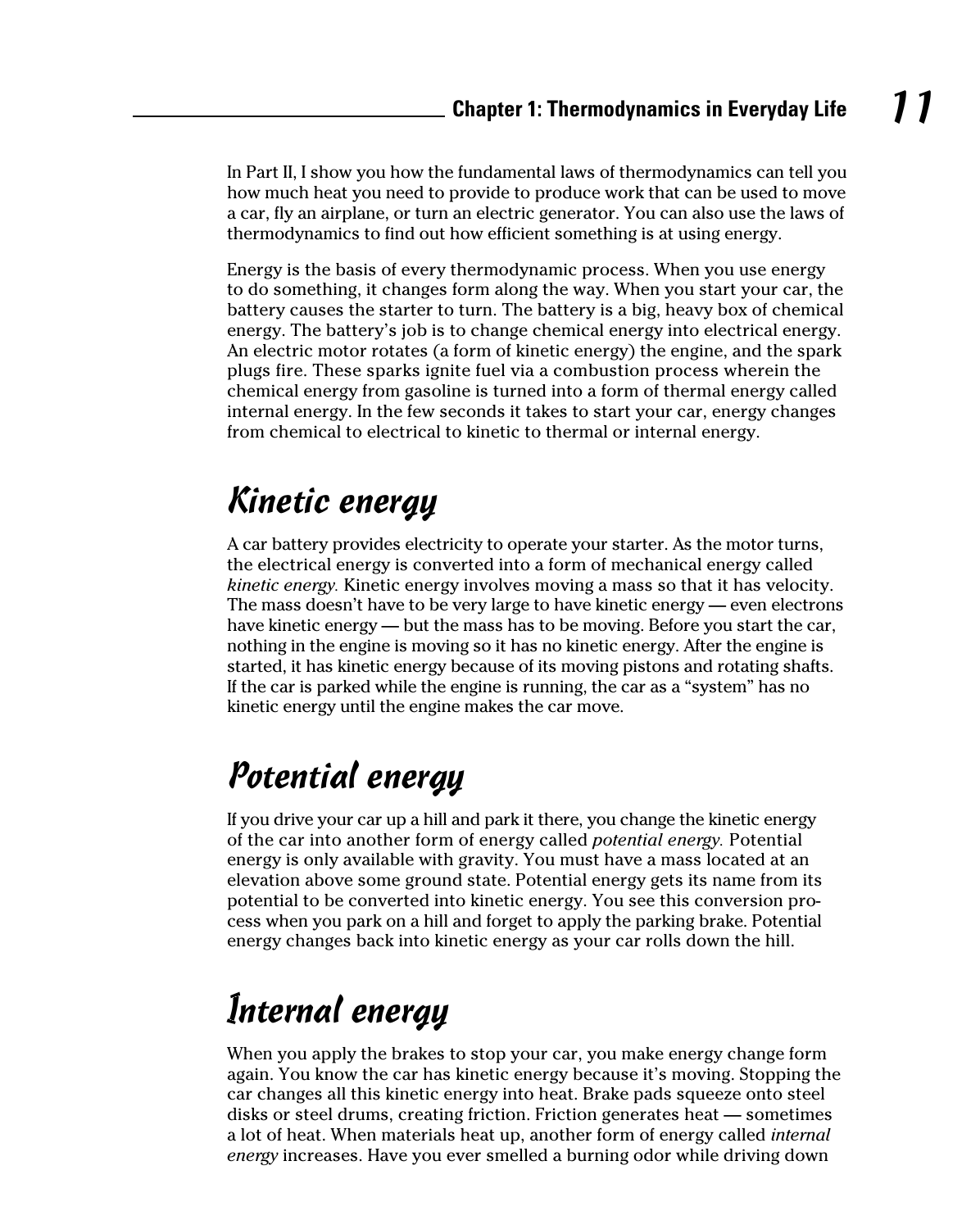long hills? That odor indicates that someone used their brakes to slow down, and the brakes overheated. Do your brakes a favor: Shift into a lower gear and allow the engine to do the braking for you. When the engine is used as a brake, the kinetic energy of the moving car compresses the air in the cylinders, and the energy changes into internal energy because the air heats up from compression. All that internal energy just goes out the tailpipe.

# Watching Energy and Work in Action

Until the invention of the steam engine, man had to slug it out against nature with nature. Horses pulled coaches, mules pulled plows, sails moved ships, windmills ground grain, and water wheels pressed apples into cider that fermented and made man feel happy for all his labors. The steam engine was able to replace these natural work sources and move coaches, plows, and ships, among many other things. For the first time, fire was harnessed to provide something more than just heat — it was used to do work. This use of heat to accomplish work is what Part III is all about. Over time, many different kinds of work machines were developed, theories were made, and experiments were done until a rational system of analyzing heat and work was developed into the field of thermodynamics.

### Engines: Letting energy do work

A *heat engine* is a machine that can take some source of heat — burning gasoline, coal, natural gas, or even the sun — and make it do work, usually in the form of turning a shaft. With a rotating shaft, you can make things move think of elevators or race cars. Every heat engine uses four basic processes that interact with the surroundings to accomplish the engine's job. These processes are heat input, heat rejection, work input, and work output.

Take your automobile engine as an example of a heat engine. Here are the four basic processes that go on under the hood:

#### **1. Work input**

 Air is compressed in the cylinders. This compression requires work from the engine itself. Initially, this work comes from the starter. As you can imagine, this process takes a lot of work, which is why they don't have those crank handles on the front of cars any more.

#### **2. Heat input**

 Fuel is burned in the cylinder, where the heat is added to the engine. The heated air in the cylinder naturally wants to increase in pressure and expand. The pressure and expansion move the piston down the cylinder.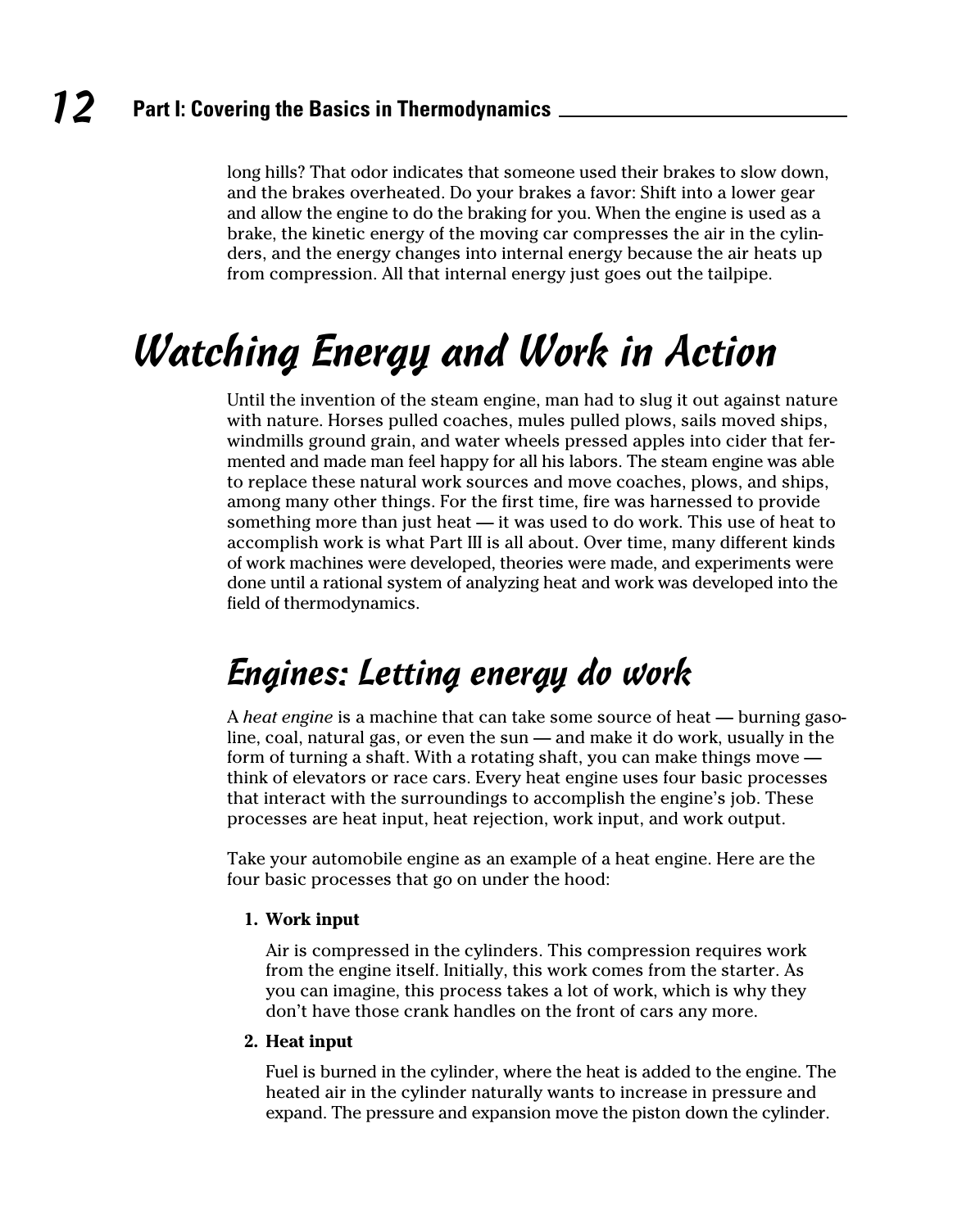#### **3. Work output**

 As the expanding gas in the cylinder pushes the piston, work is output by the engine. Some of this work compresses the air in adjacent cylinders.

#### **4. Heat rejection**

The last process removes heat with the exhaust from the engine.

### Refrigeration: Letting work move heat

When Willis Carrier made air conditioners a popular home appliance, he did more than make people comfortable and give electric utilities a reason for growth and expansion. He brought thermodynamics into the home. Thermodynamics has been there all along, and you never realized it. Refrigerators, freezers, air conditioners, and heat pumps are all the same in thermodynamics. Only three basic processes involve energy interacting with the surroundings in what is known as the *refrigeration cycle:*

#### **1. Heat input**

Heat is absorbed from the cold space to keep it cold.

#### **2. Work input**

 Work is added to the system to pump the heat absorbed from the cold space out to the hot space.

#### **3. Heat rejection**

Heat is rejected to the hot space.

Actually, a fourth process takes place in most refrigeration cycles, but it doesn't involve a change in energy. Instead of having a work-output process in the cycle like heat engines do, refrigerators simply utilize a pressure-reducing device in the system. Energy doesn't change form in such a device.

## Getting into Real Gases, Gas Mixtures, and Combustion Reactions

Using energy to generate electric power, cool your house, fly a jet, or race cars around the Indianapolis Motor Speedway is the glamorous side of thermodynamics. But behind the movie stars are a supporting cast and crew of *thermodynamic relationships* (this is jargon for "mathematical equations") for real gases, gas mixtures, and combustion reactions that make it all happen.